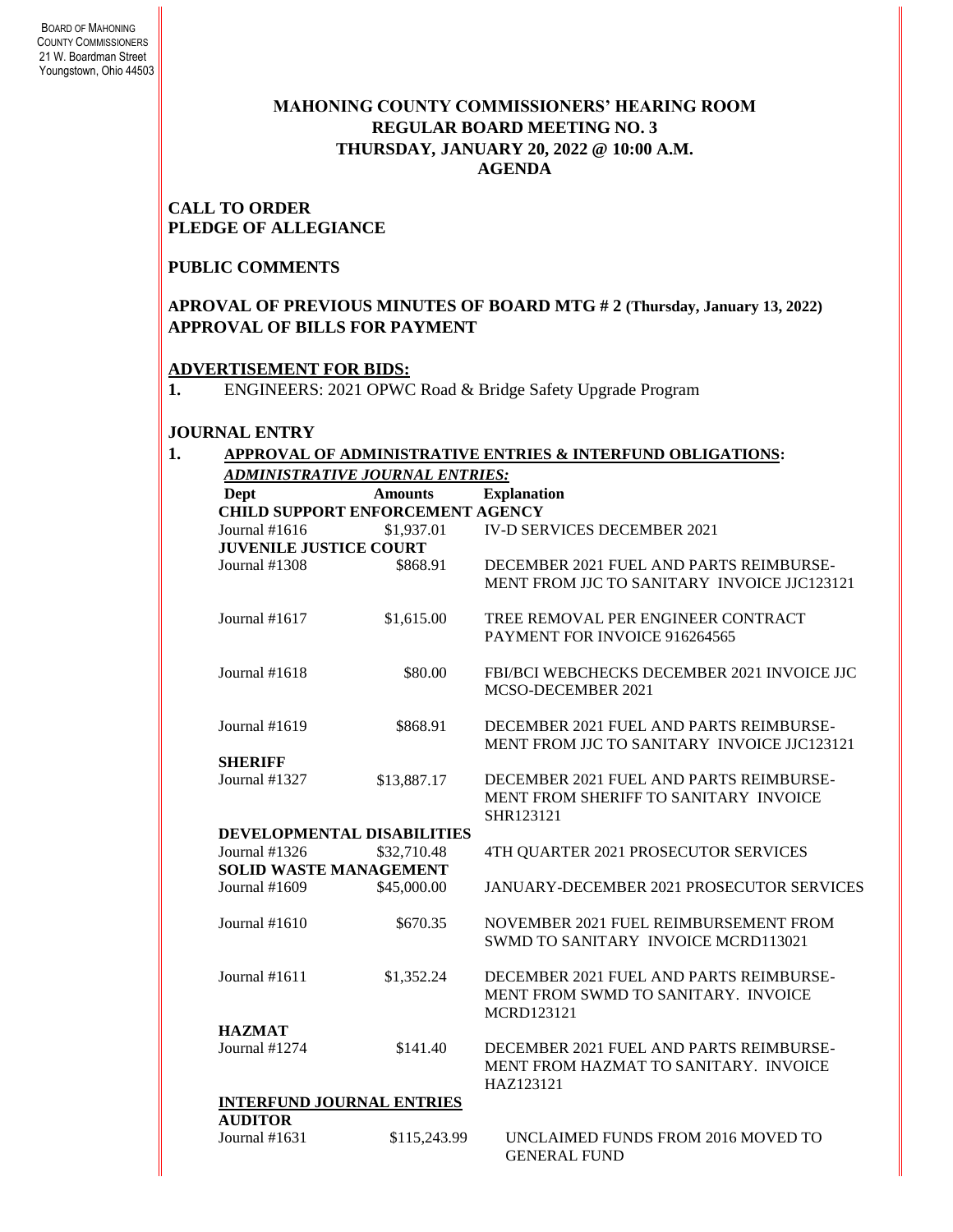# **2. TRAVELS:**

- a. CONVENTION & VISITORS: Attend Michigan Golf Show in Novi, Michigan on March 3-6, 2022 & attend Rochester Golf Expo in Rochester, NY on March 18-20, 2022-estimated at \$1,500.00. (non-general)
- b. EMA/E 9-1-1: Attend PSAPs sites, LEPC, OEMA, NEOEMA, Regional EMA or 911 meetings, seminars, conferences, within Mahoning County and the State of Ohio for the year 2022-estimated at \$6,000.00. (non-general)
- c. RECYCLING: Attend Ohio EPA workgroup meetings, Organization of Solid Waste Districts of Ohio Meetings, Solid Waste Association of North America Conferences, Association of Ohio Recyclers, Ohio Association of Litter Prevention & Recycling Professionals training and various meetings and conferences with other Solid Waste Districts or Recycling facilities, within the State of Ohio & PA for the year 2022 estimated at \$3,500.00. (non-general)

## **3. AGREEMENTS:**

- a. AUDITORS: Agreement with Manatron Inc., dba Aumentum Technologies for license of the M&S Cost Data in the Reseller's CAMA Program in the amount of \$2,223.94. (non-general)
- b. COMMISSONERS/PURCHASING: Sublease agreements with District Board of Health for office space at 50 Westchester Drive for Building Inspection & Planning Commission Departments in the amount of \$27,990.00 each.
- c. CONVENTION & VISITORS: Agreement with Lisa Conrad Underwood dba Ohio Travel Pavilion for distribution of 2022 travel guides at travel shows and events in the amount of \$3,583.50. (non-general)
- d. JJC: Agreement with JCS Property Maintenance Inc., dba Carano's Lawn Care for salt and snow plowing services in the amount of \$8,625.00. (general)
- e. LEAD-BASED: Agreement with American Pinnacle Construction for lead hazard control/healthy homes work at 3603 Hudson in the amount of \$23,425.00. (nongeneral)
- f. LEAD-BASED: Agreement with Gary M. Crim, Inc., for CHIP home repair work at 347 Maplewood in the amount of \$13,980.00. (non-general)
- g. LEAD-BASED: Agreement with American Pinnacle Construction for CHIP home repair work at 481 Wilson in the amount of \$14,025.00. (non-general)
- h. RECYCLING: Agreement with Youngstown State University for a recycling program and Industrial/Institutional Materials Exchange database in the amount of \$62,070.00. (non-general)
- i. RECYCLING: Agreement with Simon Roofing for repairs to the glass panels of the greenhouse at the Bev Road Facility in the amount of \$4,671.58. (non-general)
- j. RISK MANAGEMENT: Agreement with E.A. DeChellis, D.O., for independent medical opinions for the medical management of workers compensation in the estimated amount of \$8,000.00. (non-general)
- k. SANITARY: Agreement with Aqseptence Group, Inc., to repair AIRVAC vacuum controllers utilized at the North Lima and Damascus collection system in the estimated amount of \$5,000.00. (non-general)
- l. SANITARY: Agreement with Bortnick Tractor Sales, Inc., for repairs and maintenance to equipment as needed for two (2) years in the estimated amount of \$3,000.00 per year. (non-general)
- m. SANITARY: Agreement with Republic Services for trash transportation and disposal services for the Boardman, Meander, Craig Beach, North Jackson, Campbell & Industrial Road locations for three (3) years in the estimated amount of \$5,164.00 per year. (non-general)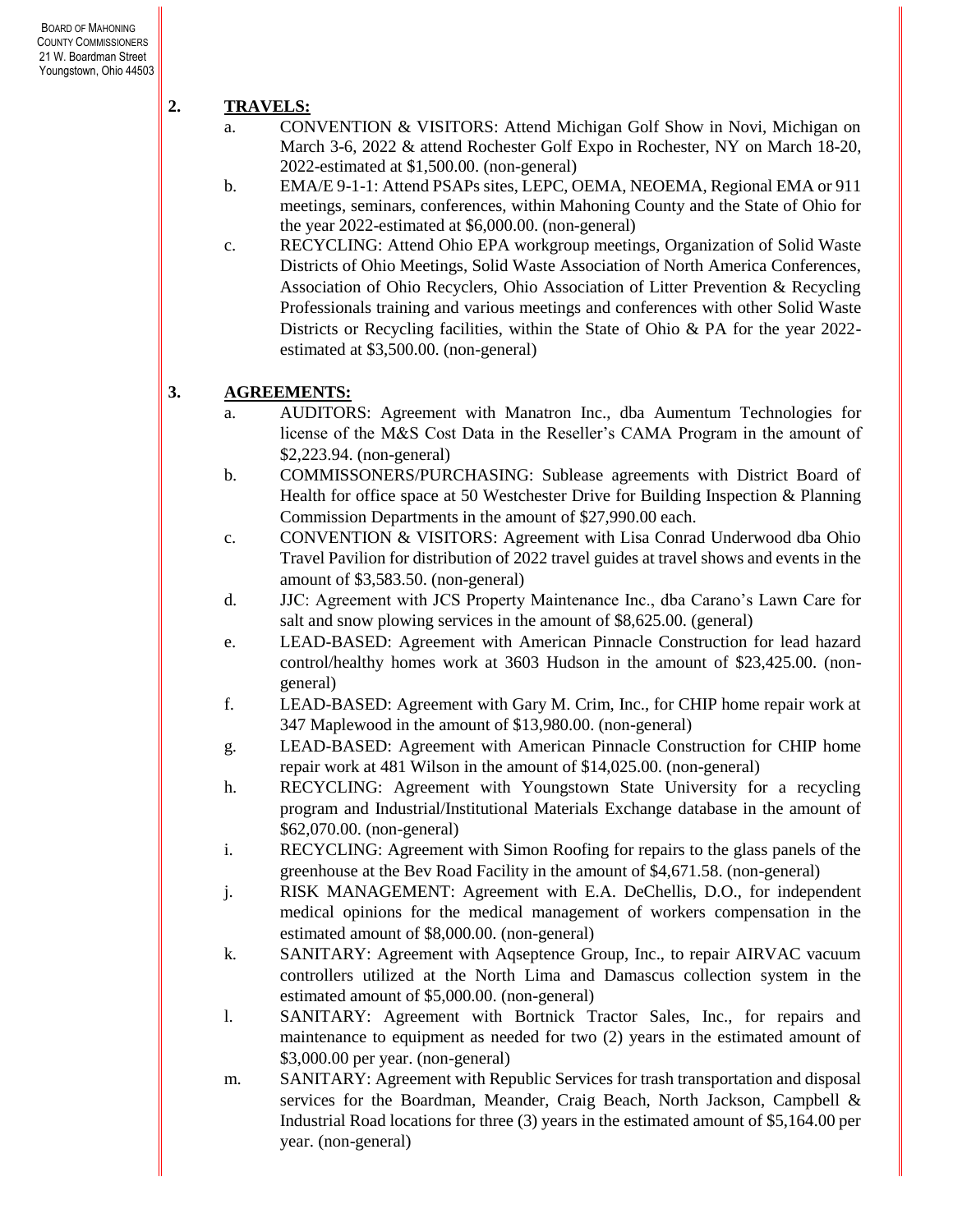n. SANITARY: Agreement with Waste Management for trash transportation and disposal services for the New Middletown Wastewater Treatment Plant for three (3) years in the estimated amount of \$240.00 for 1st year. (non-general)

# **4. CHANGE ORDERS:**

a. SANITARY: Change Order No. 1 & Extra Work Order No. 1 with The Murphy Company for the Meander WWTP Emergency Structural Reconstruction Improvement No. 527 in the amount of \$22,689.58. (non-general)

#### **RESOLUTIONS**

| <b>ADDITIONS:</b>             |                |                                                                                         |  |  |
|-------------------------------|----------------|-----------------------------------------------------------------------------------------|--|--|
| Dept                          | <b>Amounts</b> | <b>Explanation</b>                                                                      |  |  |
| <b>COMMISSIONERS</b>          |                |                                                                                         |  |  |
| Journal #1548                 | \$103,542.00   | BUDGET ADDITION TO GRANT #24060 407                                                     |  |  |
|                               |                | SUBSIDY SFY22/23; #2408D CBCF SFY 22/23<br><b>INCREASE CONTRACTUAL AGREEMENTS</b>       |  |  |
| <b>SANITARY ENGINEER</b>      |                |                                                                                         |  |  |
| Journal #1681                 | \$51,975.00    | BUDGET ADDITION TO PROJECT #06085 SOUTH                                                 |  |  |
|                               |                | AVE TO LAKE PARK CONNECTOR INCREASE                                                     |  |  |
|                               |                | GENERAL CONTRACTING FOR ROAD SEWER IMP                                                  |  |  |
|                               |                | 538                                                                                     |  |  |
|                               |                |                                                                                         |  |  |
| Journal $#1682$               | \$766,252.00   | BUDGET ADDITION TO VARIOUS PROJECTS FOR                                                 |  |  |
|                               |                | 2020 PO CLOSED FOR 2021 YEAR END                                                        |  |  |
|                               |                | PROCEDURES AND REOPENED IN 2022 PROJECT                                                 |  |  |
|                               |                | #06051 POLAND PUMP STATION IMP 512; #06057                                              |  |  |
|                               |                | INFRASTRUCTURE UPGRADES IMP 516; #06067                                                 |  |  |
|                               |                | OLDE WINTER PUMP STATION IMP 521; #06068                                                |  |  |
|                               |                | CAMPBELL WWTP GRIT REPLACEMENT IMP 522                                                  |  |  |
|                               |                | <b>INCREASE ARCHITECT/ENGINEER CONTRACT</b><br>SERVICES; PROJECT #06039 FRONTIER/CIRCLE |  |  |
|                               |                | FORCE MAIN IMP 495; #06062 POLAND                                                       |  |  |
|                               |                | <b>INTERCEPTOR SEWER REPAIR INCREASE</b>                                                |  |  |
|                               |                | GENERAL CONTRACTING; PROJECT #06070                                                     |  |  |
|                               |                | MEANDER PLANT PERFORMANCE UPGRADE                                                       |  |  |
|                               |                | <b>INCREASE PROFESSIONAL SERVICES; PROJECT</b>                                          |  |  |
|                               |                | #06066 MEANDER WWTP- CONVEYOR SYSTEM                                                    |  |  |
|                               |                | INCREASE GENERAL CONTRACTING AND                                                        |  |  |
|                               |                | PROFESSIONAL SERVICES                                                                   |  |  |
| <b>JUVENILE JUSTICE COURT</b> |                |                                                                                         |  |  |
| Journal #1712                 | \$450,800.00   | BUDGET ADDITION TO PROJECT #53010 JUVENILE                                              |  |  |
|                               |                | JUSTICE CENTER ROOF INCREASE ROOFING;                                                   |  |  |
|                               |                | CARRYOVER PO AND CONTINGENCY                                                            |  |  |
| <b>COMMON PLEAS COURT</b>     |                |                                                                                         |  |  |
| Journal #1693                 | \$1,500.00     | BUDGET ADDITION TO ORG #1410575 COMMON                                                  |  |  |
|                               |                | PLEAS SPECIAL PROJECTS INCREASE PRINTING                                                |  |  |
| <b>ENGINEER</b>               |                | ORGANIZATION DUES                                                                       |  |  |
| Journal #1441                 | \$600,000.00   | BUDGET ADDITION TO PROJECT #80089 WESTERN                                               |  |  |
|                               |                | RESERVE WIDENING INCREASE GENERAL                                                       |  |  |
|                               |                | <b>CONTRACTING</b>                                                                      |  |  |
|                               |                |                                                                                         |  |  |
| Journal #1449                 | \$60,000.00    | BUDGET ADDITION TO ORG #1111800 ENGINEER                                                |  |  |
|                               |                | PERMIT LICENSE TAX INCREASE MATCHING                                                    |  |  |
|                               |                | <b>SHARE</b>                                                                            |  |  |
|                               |                |                                                                                         |  |  |